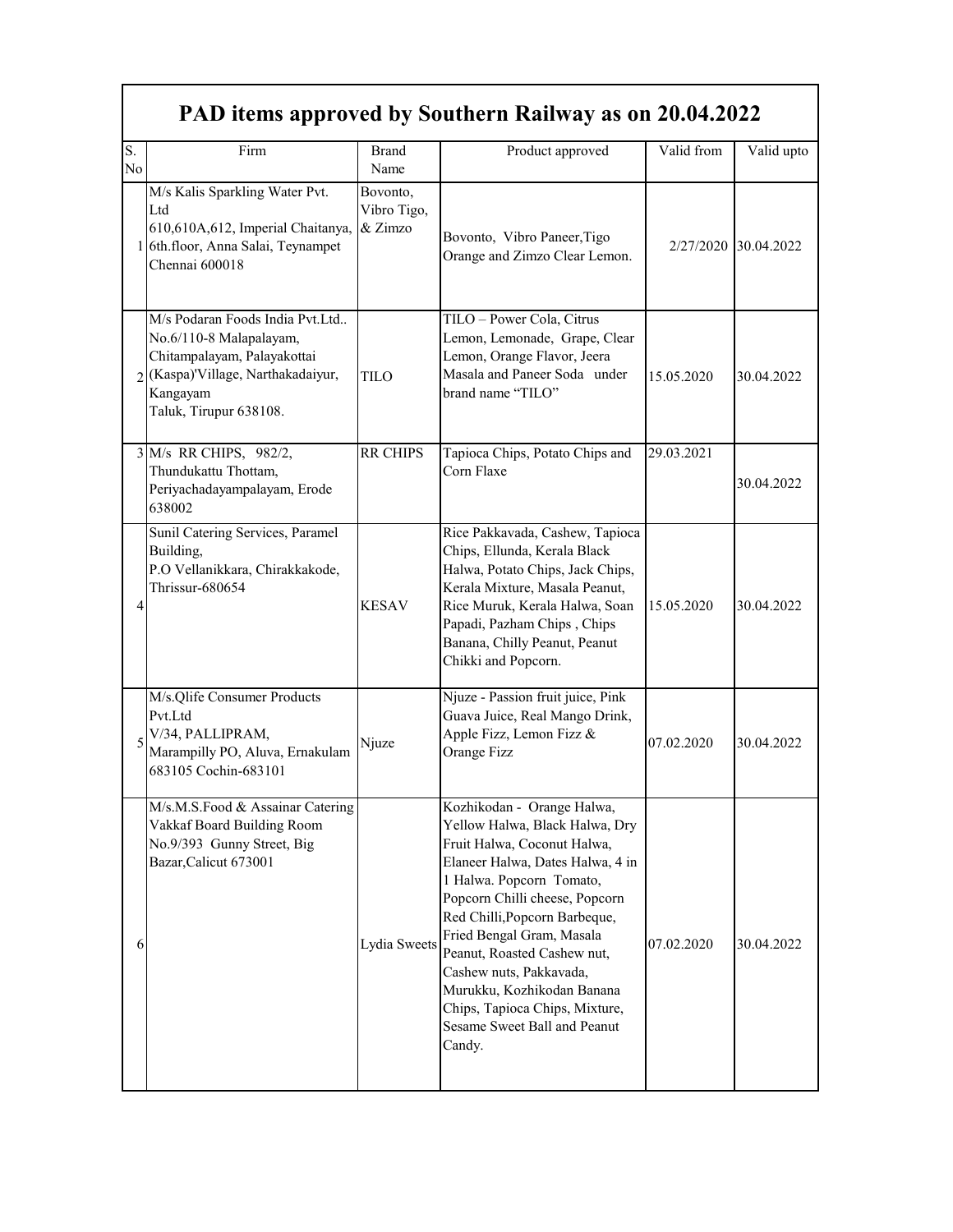|    | M/s Haldiram Foods International<br>Pvt. Ltd., Haldiram House, Plot<br>No.145/145, Old Pardi Naka,<br>7 Bhandara Road, Nagpur 440035        | Haldiram                                                           | Badam Kesar Milk, Aam Panna,<br>Matka Jhatka, Jal Jeera, Classic<br>Lassi, Moong Dal, Aloo Bhujia,<br>Halke Fulke Chilli Chips, Halke<br>Fulke Tangy Tomato Chips.<br>Khatta Meetha, Tasty Nuts and<br>Bhujia Sev.                                                                                                                                                                                                                                                                                                                                                                  | 19.02.2020 | 30.04.2022 |
|----|---------------------------------------------------------------------------------------------------------------------------------------------|--------------------------------------------------------------------|-------------------------------------------------------------------------------------------------------------------------------------------------------------------------------------------------------------------------------------------------------------------------------------------------------------------------------------------------------------------------------------------------------------------------------------------------------------------------------------------------------------------------------------------------------------------------------------|------------|------------|
|    | M/s Creamline Dairy Products<br>Pvt Ltd, SyNo.9/1,Orakkadu<br>Village,<br>8 Sholavaram ,Ponneri Thaluk,<br>Tiruvallur Dist, Chennai 600 067 | Jersey                                                             | Sterilised Flavored Milk (Cold<br>Coffee), Spicy Butter Milk, UTH<br>Lassi, Thick Shake (Chocolate<br>Flavour), Lassi, Curd, Butter Milk<br>and Sterilised Flavored Milk<br>Badam                                                                                                                                                                                                                                                                                                                                                                                                   | 26.02.2020 | 30.04.2022 |
| 9  | M/s Pepsico India Holdings<br>Pvt.Ltd. Sudha Centre, 4th Floor,<br>New No.31 (Old 19), Dr.<br>Radhakrishnan Salai, Chennai<br>600004        | Lays,<br>Kurkure,<br>Lays<br>MAXX,<br>Cheetos &<br>Uncle<br>Chipps | Cheetos- Masala ball, Cheez<br>Puffs, Kurkure - Puff Corn<br>Yummy Cheese, Multigrain Curry<br>& Herbs Flavor, Aloo Bhujia,<br>Bikaneri Bhujia, Chatpata Mix,<br>Karare Peanut, Khatta Metha,<br>Moong Dal, Navratan Mix, Nut<br>Cracker, Salted Peanut, Shahi<br>Mix. Lays- American Style Cream<br>n Onion, Chile Limon, Classic<br>Salted, Crispz Herb & Onion, Hot<br>& Sweet Chilli, Magic Masala,<br>Spanish Tomato Tango, Wafer<br>Style Sundried Chilli, Lays<br>MAXX Sizzling Barbeque &<br>Uncle Chipps Plain Salted.                                                     | 04.03.2020 | 30.04.2022 |
| 10 | M/s India Sweet Co. Pvt. Ltd, No<br>134, Developed Plots, Estate<br>Ist. Main Road, Induatrial Estate,<br>Perungudi. Chennai- 600096        | Rajaram's                                                          | Madras Mixture, Kara Boondhi,<br>Omapodi, Pepper Sev, Kara Sev,<br>Murukku, Masala Wheel, Masala<br>Puffed Rice, Spicy Corn Flaxes,<br>Tapioca Chips, Popcorn Spicy,<br>Popcorn Salt, Sesame Sweets,<br>Groundnut Sweets, Cashew<br>Sweets, Almond Sweets,<br>Mixednut Sweets, Peanut<br>Chocolate Chikki, Peanut Butter<br>Chikki, Salted Peanut, Masala<br>Peanut, Pepper Peanuts, Peanuts<br>Pakoda, Banana Chips, Potato<br>Chips Salt, Potato Chips Masala,<br>Cheese Balls, Tomato balls, Spicy<br>Corn Puff, Jujubes(Jelly), Onion<br>Rings, Pappad Snacks and Fun<br>Fryums | 11.03.2020 | 30.04.2022 |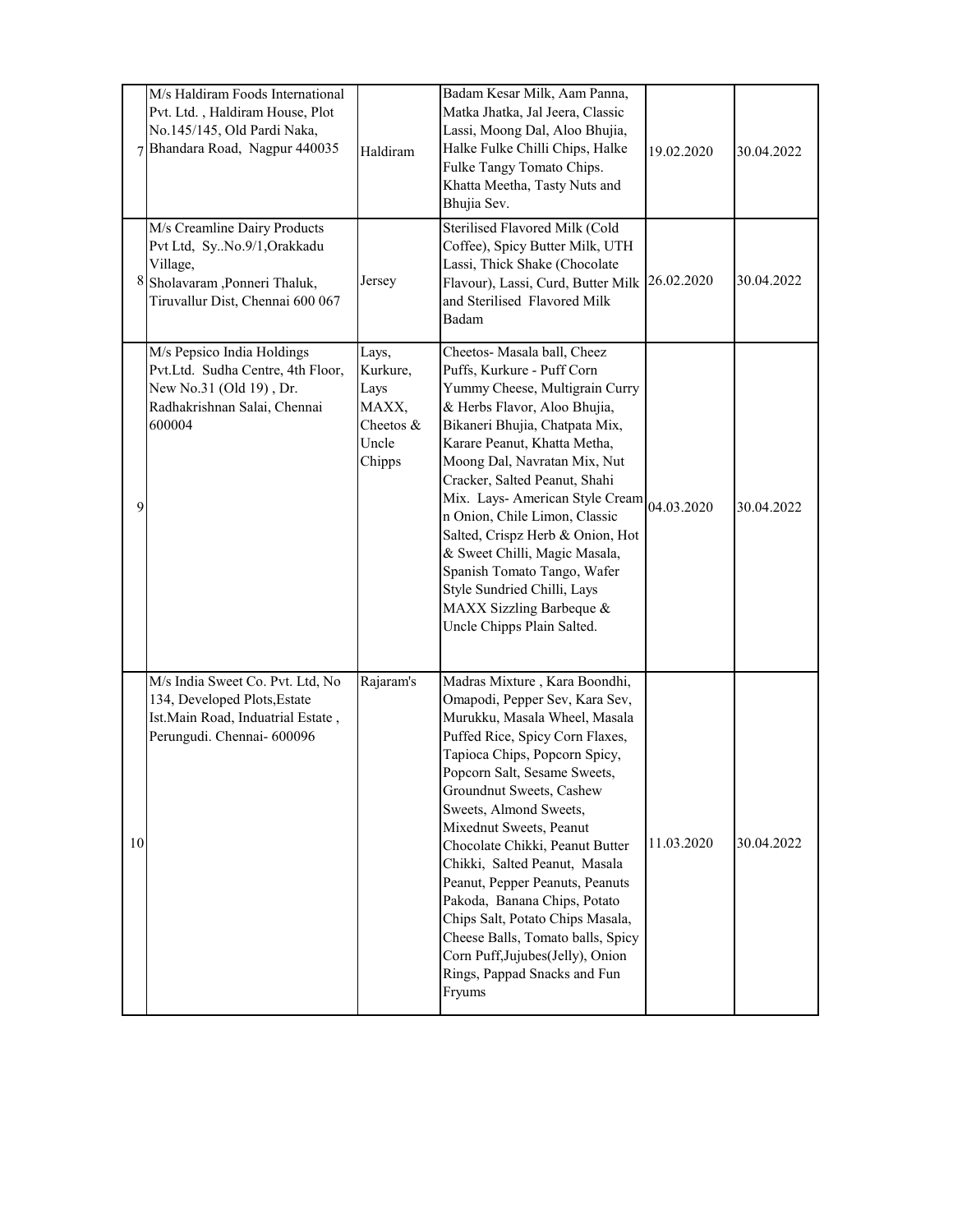|    | M/s Varun Beverages Ltd., Sudha<br>Centre, 4th Floor, New No.31(old<br>no.19), Dr.Radhakrishnan Salai,<br>11 Mylapore, Chennai 60000                       | Pepsi,<br>Tropicana,<br>Mountain<br>Dew,<br>Mirinda,<br>7UP and<br>Sting                            | Pepsi, Tropicana - Slice,<br>Pomegranate Delight, Orange<br>Delight, Litchi Delight, Guava<br>Delight and Apple Delight<br>Mountain Dew, Mirinda Orange<br>7UP, and Sting Energy                                                                                                                                                                     | 13.03.2020 | 30.04.2022            |
|----|------------------------------------------------------------------------------------------------------------------------------------------------------------|-----------------------------------------------------------------------------------------------------|------------------------------------------------------------------------------------------------------------------------------------------------------------------------------------------------------------------------------------------------------------------------------------------------------------------------------------------------------|------------|-----------------------|
| 12 | M/s Asian Beverage Private<br>Limited, 15/43, Dr. Alagappa<br>Road, Purasivakkam. Chennai<br>600084                                                        | True Valley                                                                                         | True Valley Mango, True Valley<br>Apple, True Valley Carbonated<br>Lemon with fruit juice, True<br>Valley Carbonated cloudy lemon<br>with fruit juice, True Valley<br>Carbonated Orange, True Valley<br>Jeera with fruit juice and True<br>Valley carbonated Fizzy Apple                                                                             |            | 28.12.2021 30.04.2022 |
|    | M/s Sing Venture Foods Pvt. Ltd.<br>No.18-B D.R.R Avenue, Audco<br>13 Nagar, Kattupakkam. Chennai 600<br>056                                               | Halee                                                                                               | Choco Fills, Vanilla Fills, Corn<br>Rings, Cream n Onion, Corn Balls<br>(Masala) and Corn Puffs (Lime<br>Pudina)                                                                                                                                                                                                                                     | 03-03.2020 | 30.04.2022            |
| 14 | M/s Amala Food Industries<br>AP X-67, Vettu Road,<br>Kaniyapuram, Trivandrum 695301                                                                        | Amals                                                                                               | "Tapioca Chips, Pakkavada,<br>Madhuraseva, Peanut Roast,<br>Andhra Murukku, Mixture and<br>Banana Chips                                                                                                                                                                                                                                              | 10.07.2020 | 30.04.2022            |
|    | M/sHindustan Coca-Cola<br>Beverages Pvt.Ltd<br>New No.7, East India<br>Chambers, 3rd Floor<br>Valluvarkottam High Road<br>15 Nungambakkam, Chennai-600 034 | Coco-Cola",<br>"Minute<br>Maid"',<br>"Fanta","<br>Thums Up",<br>"Maaza",<br>"Limca" and<br>"Sprite" | "Coco-Cola, Minute Maid Mixed<br>Fruit, Minute Maid Mango,<br>Limca, Thums Up, Minute Maid<br>Apple, Sprite, Maaza Refresh,<br>Fanta Juicy, Sprite Juicy, Maaza,<br>Minute Maid Smoothie, Minute<br>Maid Pulpy Mosambi, Minute<br>Maid Gritty Guava, Thums Up<br>Charge and Coke Zero                                                                | 17.07.2020 | 30.04.2022            |
| 16 | M/s Unibic Biscuits India P Ltd,<br>No.1134, Shreeram Nivas,<br>5 th Floor, HAL 2nd Stage,<br>Indiranagar,<br>Banglore-560038                              | Unibic                                                                                              | SB Fruit and Nut, SB Multigrain<br>Choco, SB Almond and Oats, SB<br>Fruit and Nut Choco , Honey<br>Oatmeal Cookies, Choco Nut<br>Cookies, Fruit & Nut Cookies,<br>Pista Badam Cookies<br>, Butter Cookies, Cashew Cookies,<br>Doosra Chilli Butter Cookies,<br>Milk Cookies, Choco Ripple<br>Cookies, Orange Milk Cookies<br>and Choco Chip Cookies" | 25.08.2020 | 30.04.2022            |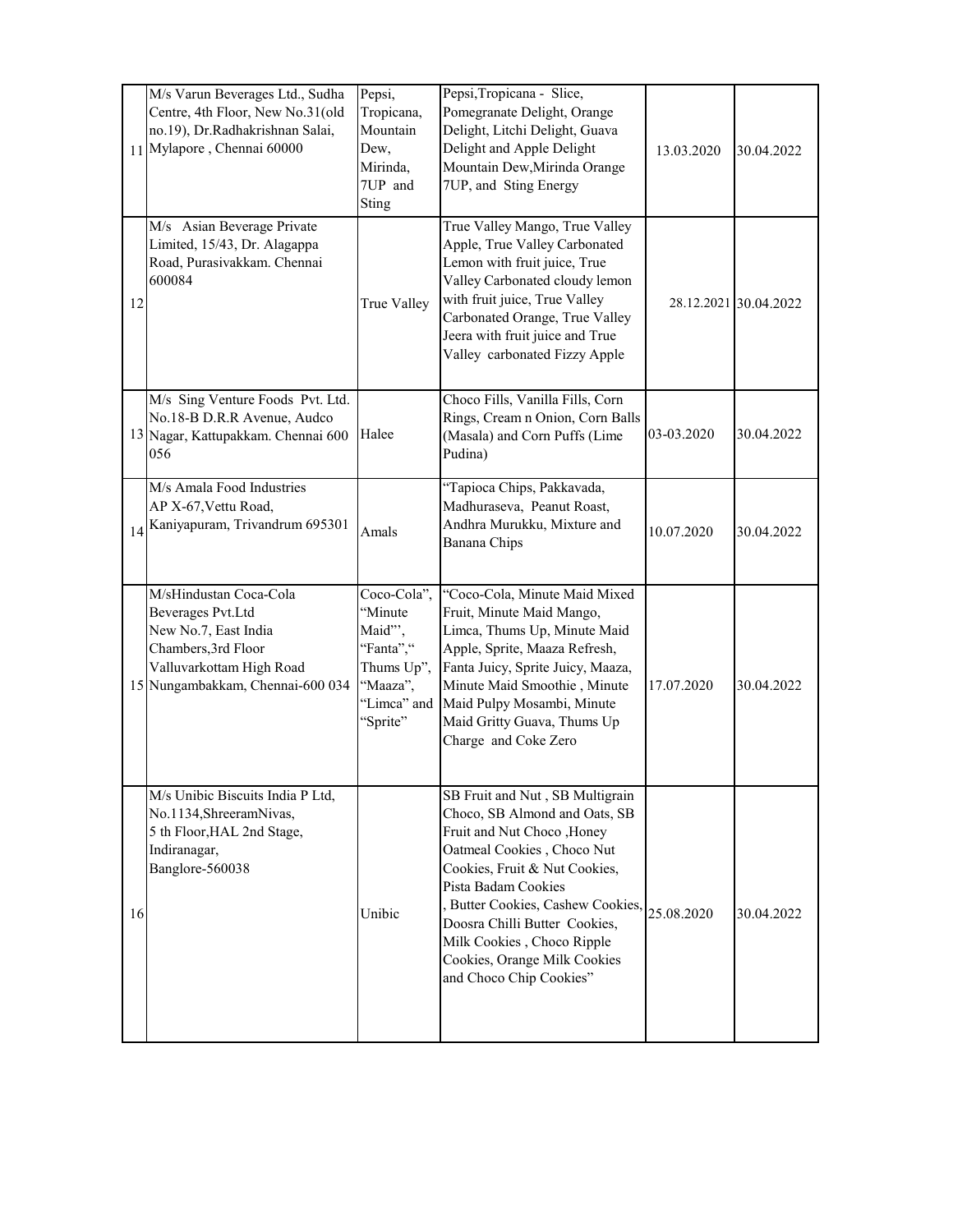|    | M/S Parle Agro Pvt.Ltd., Ushus<br>Town, Door No.86 (Old No.60)<br>$17$ <sup>4th Floor, Plot No.122</sup><br>1st. Main Road, Block C,<br>Annanagar Chennai 600 102. | Frooti, Appy<br><b>Appy Fizz</b>       | Appy Fizz in Pet Bottle, Appy &<br>Frooti in Tetra pack                                                                                                                                    | 10.02.2021 | 30.04.2022 |
|----|--------------------------------------------------------------------------------------------------------------------------------------------------------------------|----------------------------------------|--------------------------------------------------------------------------------------------------------------------------------------------------------------------------------------------|------------|------------|
|    | M/s Hector Beverages Pvt. Ltd.<br>No.132, Sector 3, IMT<br>18 Manesar, Gurgoan, Haryana<br>122050                                                                  | paper boat"                            | " Alphonso Aamras, Apple,<br>Lychee, Aamras, Anar, Chilli<br>Guava, Mixed Fruit, Jaljeera,<br>Jamun Kala Khatta "                                                                          | 03.03.2021 | 30.04.2022 |
|    | M/s.Adyar Ananda Bhavan<br>Sweets India Private Ltd No.9<br>M.G.Road,<br>19 Shastri Nagar,<br>Adyar, Chennai-600 020                                               | A2B                                    | A2B - Ompodi, Masala<br>Peanut, Masala Moong Dal,<br>Pepper Sev, Alubhujia, Madras<br>Mixture, Dal Mixture, Peanuts<br>Salted, Moong Dal, Soan Papadi,<br>Gulub<br>Jamun and Masala Chips. | 29.03.2021 | 30.04.2022 |
|    | M/s Megha Fruit Processing<br>Pvt.Ltd . Narimogeru Village,<br>20 Puttur Taluk, Dakshina Kannada.<br>Karnataka 574202                                              | Sip On<br>Mango Sip<br>On and<br>Bindu | Sip On Mango, Sip On Guava,<br>Sip On Apple, Sip On<br>Litchi, Bindu Lime Lemon Fresh<br>and Bindu Fixx Jeera Masala                                                                       | 15.04.2021 | 30.04.2022 |
|    | M/s Daily Fresh Fruits India<br>(P) Ltd,<br>21 No 4-A VeeraSavarkarst,<br>SubramaniapuramExtn, Salem-<br>636007                                                    | Dailee                                 | Thunder Apple, Paneer Soda, Jeera<br>Jinthaa, Orange, Lemonade,<br>Lemon, Guava, Apple and Mango 10.06.2021<br>Juice                                                                       |            | 30.04.2022 |
| 22 | M/s Ruby Food Products Ltd., A.S-<br>2, Industrial Estate, K- Padur,<br>Madurai 625007                                                                             | Ruby                                   | Badam Milk, Rose Milk, Mango<br>Drink, Nannari Lemon, Apple<br>Drink, Jigarthanda, Pista Drink,<br>Vannila Milk Shake, Choco Milk<br>Shake & Mango Milk Shake                              | 04.02.22   | 30.04.2022 |
|    | M/S Cavin Kare Private Ltd.<br>No.12, Poothamallee High Rd.,<br>23 Ekkaduthankkal . Chennai 600032                                                                 | Cavin's $\&$<br>Maa                    | FlavouredMilk and Fruit Drink                                                                                                                                                              | 07.12.2021 | 30.09.2022 |
|    | M/s.ITC Limited<br>India Tobacco Division<br>$24$ <sup>ITC</sup> centre-4 th floor, 760 Anna<br>Salai<br>Chennai-600002                                            | Sunfeast,<br>Candyman,<br>Minto, Bingo | Biscuits, Chips, Namkeen                                                                                                                                                                   | 19.11.2021 | 30.09.2022 |
| 25 | M/s Britannia Industries Limited<br>M.T.H.Road, Padi<br>Chennai-600050                                                                                             | <b>Britannia</b>                       | Biscuits, Cakes, Rusk and Britannia<br><b>Flavored Drinks</b>                                                                                                                              | 08.02.2021 | 30.09.2022 |